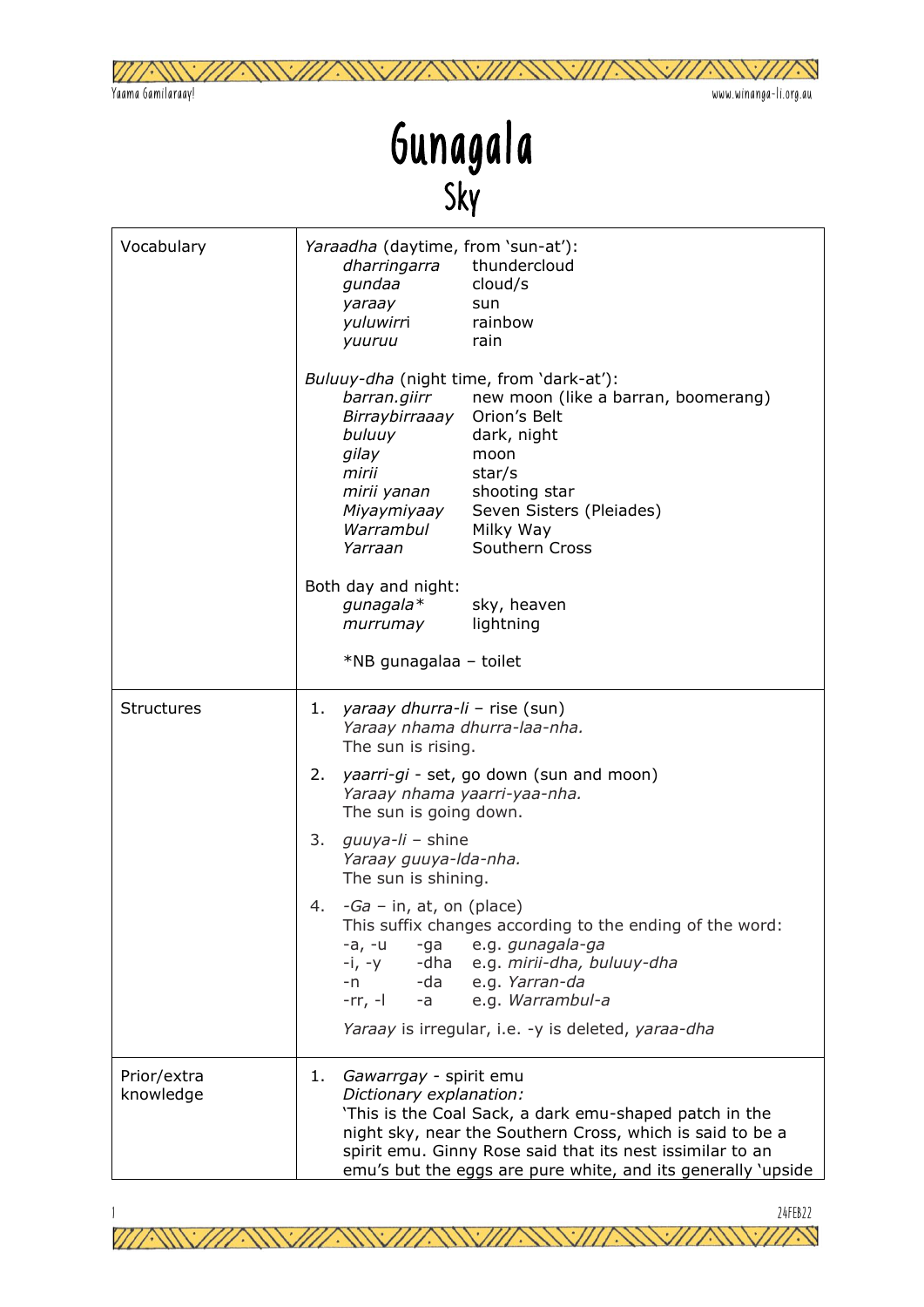|                    | down' stance in the sky during autumn and winter relates to<br>the (earthly) emu's breeding cycle. Also a featherless emu<br>which lives underwater and hates people, and is highly<br>feared. Thought to be related to Garriya and to live in the<br>same deep waterholes.' |
|--------------------|------------------------------------------------------------------------------------------------------------------------------------------------------------------------------------------------------------------------------------------------------------------------------|
|                    | The meaning of warrambul is 'watercourse, overflow<br>2.<br>channels in a flood'.                                                                                                                                                                                            |
|                    | Miyaymiyaay means 'girls', Birraybirraay means 'boys.'<br>3.                                                                                                                                                                                                                 |
|                    | Other words from yaraay - sun:<br>4.<br>yaraadha - day time (-dha - at, in)<br>yaraayba - summer (-baa - time of)<br>yaadha - day $(-dha - at, in)$ , used for birthday (your day)<br>Yaayyaay - Sunday                                                                      |
| Cultural knowledge | The sun is said to be female, the moon is male (the Moon<br>1.<br>Man).                                                                                                                                                                                                      |
|                    | Stories about the stars were used for navigation and life on<br>2.<br>the land.                                                                                                                                                                                              |
|                    | 3.<br>There are many legends about the stars, some of which<br>were told by the Yuwaalaraay people to Katy Langloh Parker<br>at Bangate Station in the 19 <sup>th</sup> century (see links below).                                                                           |
|                    | The Seven Sisters is a songline which goes right across<br>4.<br>Australia: http://sevensisterssongline.com/resources/                                                                                                                                                       |
| <b>Activities</b>  | • Finger play song: Mirii-dhuul, mirii-dhuul, ngandanganda<br>(Twinkle twinkle little star)<br>The actions (English version):<br>https://www.youtube.com/watch?v=Grxzaq8HnWU&list=PL<br>dD499q4tm6t2EII4IVtDI60t9yFisHcx&index=27<br>(Gamilaray resources below)             |
| Project resources  | Words of the Week videos: gunagala, etc.                                                                                                                                                                                                                                     |
|                    | Posters (drawings by Dawnie): sun & clouds, rainbow, rain<br>$\bullet$<br>& lightning, moon, new moon, Milky Way & emu in the sky,<br>Southern Cross & Orion's Belt, shooting star & Seven<br>Sisters.                                                                       |
|                    | Poster: Gunagala - The Sky (by Peter Swanton)<br>$\bullet$                                                                                                                                                                                                                   |
|                    | Song: Mirii-dhuul, mirii-dhuul, ngandanganda (Twinkle<br>$\bullet$<br>twinkle little star)<br>Video: https://youtu.be/MRDr0HSt5Ns<br>Song: https://snd.click/SongsForCharlie<br>Songsheet                                                                                    |
|                    | Traditional story: Gawarrgay: Dhinawan gunagala-ga (Emu<br>$\bullet$<br>in the sky).                                                                                                                                                                                         |
|                    | Traditional story: "How the yaraay was made."                                                                                                                                                                                                                                |
| Other resources    | Children's storybook: Star dreaming - Jodie Herden and Mel<br>Armstrong<br>https://www.facebook.com/ellaandmeiproductions/                                                                                                                                                   |